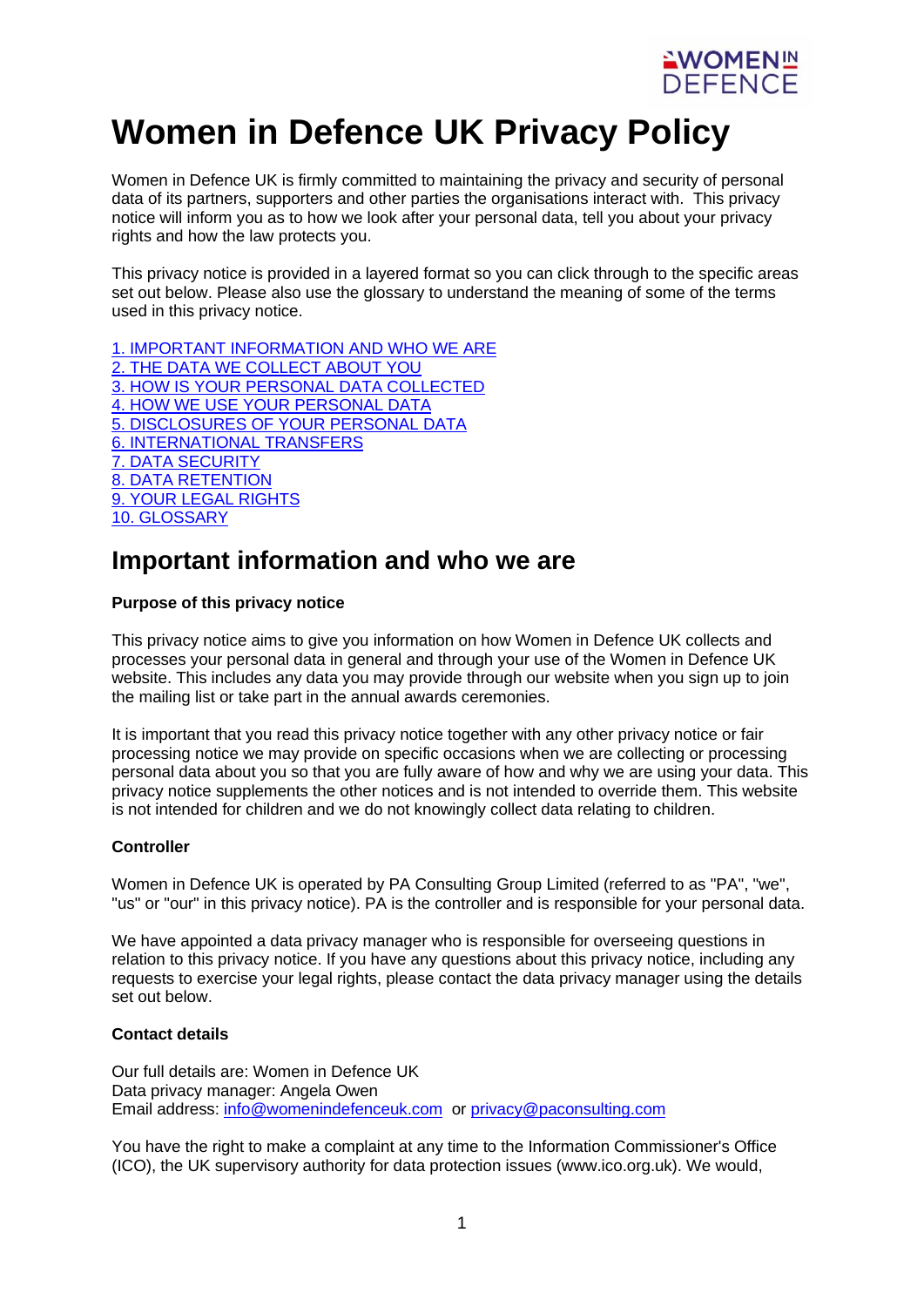

however, appreciate the chance to deal with your concerns before you approach the ICO so please contact us in the first instance.

#### **Changes to the privacy notice and your duty to inform us of changes**

This version was last updated on 26<sup>th</sup> February 2020 and historic versions can be obtained by contacting us.

It is important that the personal data we hold about you is accurate and current. Please keep us informed if your personal data changes during your relationship with us.

#### **Third-party links**

The Women in Defence UK website may include links to third-party websites, plug-ins and applications. Clicking on those links or enabling those connections may allow third parties to collect or share data about you. We do not control these third-party websites and are not responsible for their privacy statements. When you leave our website, we encourage you to read the privacy notice of every website you visit.

# **The data we collect about you**

Personal data, or personal information, means any information about an individual from which that person can be identified. It does not include data where the identity has been removed (anonymous data).

We may collect, use or store different kinds of personal data about you which we have grouped together as follows:

- 'Identity data' includes first name, maiden name, last name and title.
- 'Contact data' includes address, email address and telephone numbers.
- 'Technical data' includes internet protocol (IP) address browser type and version, time zone setting and location, browser plug-in types and versions, operating system and platform and other technology on the devices you use to access this website.
- 'Usage data' includes information about how you use our website.

We collect, use and share 'aggregated data' such as statistical or demographic data for any purpose. 'Aggregated data' may be derived from your personal data but is not considered personal data in law as this data does not directly or indirectly reveal your identity. For example, we may aggregate your 'usage data' to calculate the percentage of users accessing a specific website feature. However, if we combine or connect 'aggregated data' with your personal data so that it can directly or indirectly identify you, we treat the combined data as personal data which will be used in accordance with this privacy notice.

We collect special categories of personal data about you relating to dietary requirements and accessibility requirements for the purpose of running events. This data is deleted after the event. We do not collect any another special categories of personal data (this includes details about your race or ethnicity, religious or philosophical beliefs, sex life, sexual orientation, political opinions, trade union membership, information about your health and genetic and biometric data). Nor do we collect any information about criminal convictions and offences.

### **How is your personal data collected?**

We use different methods to collect data from and about you including through: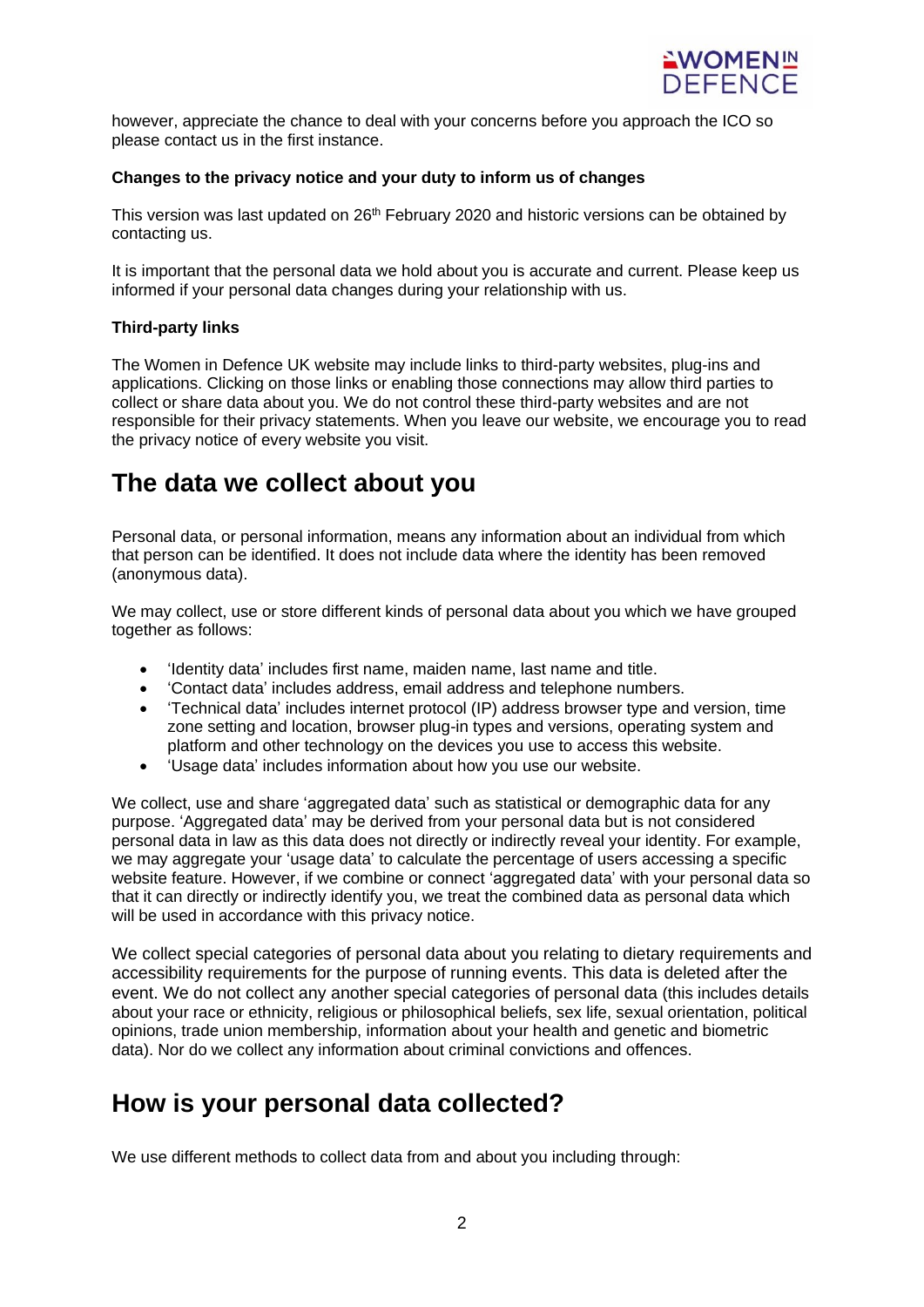

- Direct interactions. You may give us your identity and contact data by filling in forms or by corresponding with us by post, phone, email or otherwise. This includes personal data you provide when you:
	- Subscribe to the Women in Defence UK mailing list
	- Enter the Women in Defence UK annual awards ceremony
	- Give us feedback.
- Automated technologies or interactions. As you interact with our website, we may automatically collect 'technical data' about your equipment, browsing actions and patterns. We collect this personal data by using cookies, server logs, or other similar technologies. Please see our cookie policy at the end of this document for further details.
- Third parties or publicly available sources. We may receive personal data about you from third parties as set out below:
	- Identity and 'contact data' from individuals that may nominate you for the Women in Defence UK annual awards ceremony.

### **How we use your personal data**

We will only use your personal data when the law allows us to. We will use your personal data where it is necessary for our legitimate interests in contacting you regarding Women in Defence UK awards processes, ceremonies and related activities.

Generally, we do not rely on consent as a legal basis for processing your personal data. You have the right to withdraw consent to marketing at any time by [contacting](mailto:info@womenindefenceuk.com?subject=Women%20in%20Defence%20UK%20-%20Personal%20Data) us, or by clicking on the unsubscribe link in any of the emails we send to you.

#### **Purposes for which we will use your personal data**

We have set out below, in a table format, a description of all the ways we plan to use your personal data, and which of the legal bases we rely on to do so. We have also identified what our legitimate interests are where appropriate.

Note that we may process your personal data for more than one lawful ground depending on the specific purpose for which we are using your data. Please [contact](mailto:info@womenindefenceuk.com?subject=Women%20in%20Defence%20UK%20-%20Personal%20Data) us if you need details about the specific legal ground we are relying on to process your personal data where more than one ground has been set out in the table below.

| <b>Purpose/Activity</b>                | Type of data                | <b>Lawful basis for</b><br>processing<br>including basis of<br>legitimate interest | <b>Retention Period</b>                                                                                                                           |
|----------------------------------------|-----------------------------|------------------------------------------------------------------------------------|---------------------------------------------------------------------------------------------------------------------------------------------------|
| To register you on<br>our mailing list | (a) Identity (b)<br>Contact | <b>Consent or Legitimate</b><br>interests.                                         | Data is held whilst you<br>are subscribed to our<br>emails, and to maintain<br>a 'stop list' of people<br>who have unsubscribed<br>from our data. |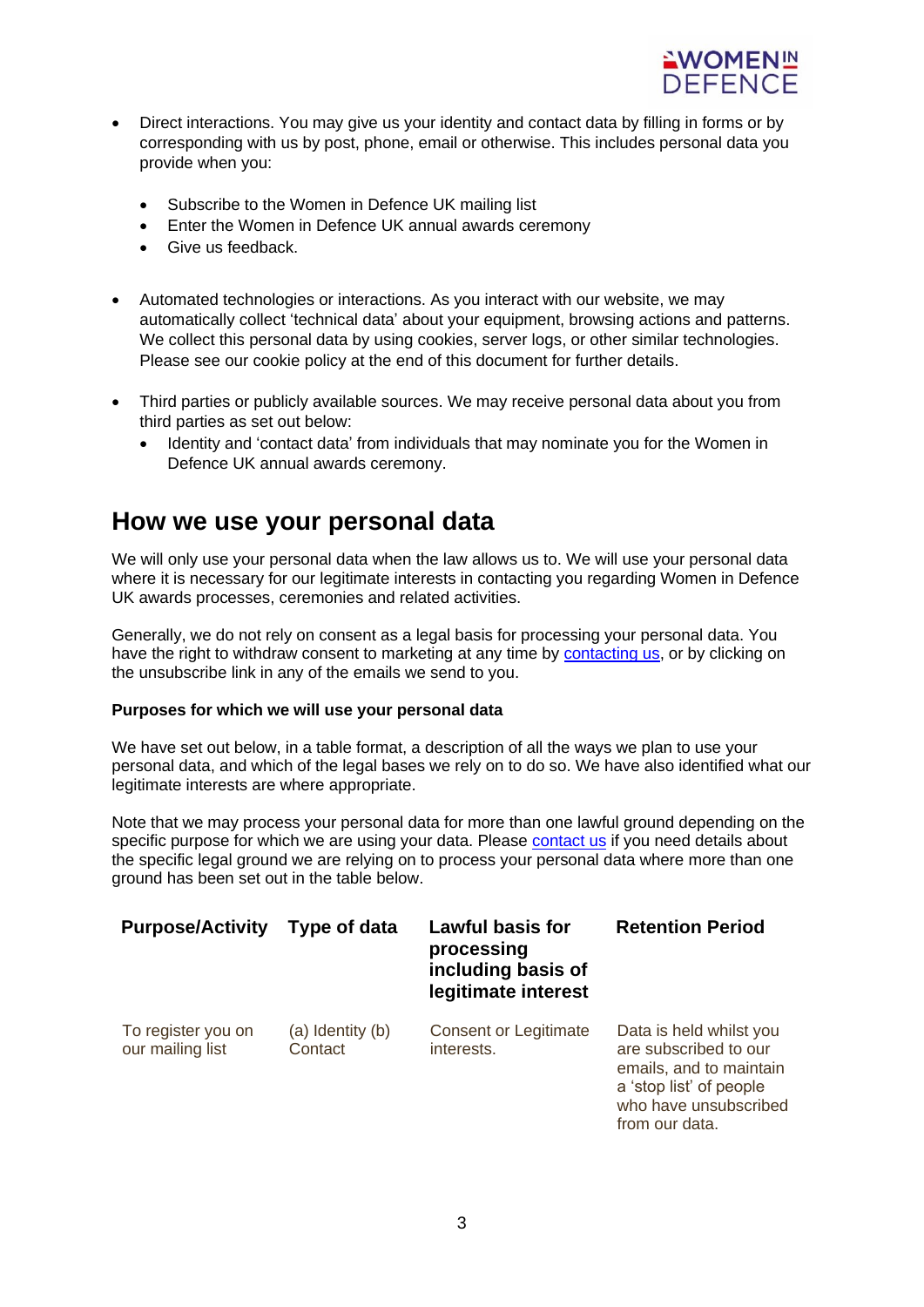

| <b>Purpose/Activity</b>                                                                                                                                                                                      | Type of data                                                                                   | <b>Lawful basis for</b><br>processing<br>including basis of<br>legitimate interest                                                                                                                                                                                        | <b>Retention Period</b>                                                                                                                           |
|--------------------------------------------------------------------------------------------------------------------------------------------------------------------------------------------------------------|------------------------------------------------------------------------------------------------|---------------------------------------------------------------------------------------------------------------------------------------------------------------------------------------------------------------------------------------------------------------------------|---------------------------------------------------------------------------------------------------------------------------------------------------|
| To manage our<br>relationship with<br>you which will<br>include: (a)<br>Notifying you about<br>changes to our<br>terms or privacy<br>policy (b) Asking<br>you to leave a<br>review or take a<br>survey       | (a) Identity (b)<br>Contact (c)<br>Profile (d)<br>Marketing and<br>Communications              | Legitimate interests (to<br>keep our records<br>updated and to study<br>how customers use<br>our products/services)                                                                                                                                                       | Data is held whilst you<br>are subscribed to our<br>emails, and to maintain<br>a 'stop list' of people<br>who have unsubscribed<br>from our data. |
| To enable you to<br>partake in the<br>Women in Defence<br>UK annual awards<br>ceremony and<br>related activities.                                                                                            | (a) Identity (b)<br>Contact (c)<br>Profile (d)<br>Usage (e)<br>Marketing and<br>Communications | Legitimate interests (to<br>study how to develop<br>and grow our Women<br>in Defence UK<br>initiative)                                                                                                                                                                    | Data is kept for 3 years<br>and then deleted                                                                                                      |
| To administer and<br>protect Women in<br>Defence UK and<br>this website<br>(including<br>troubleshooting,<br>data analysis,<br>testing, system<br>maintenance,<br>support, reporting<br>and hosting of data) | (a) Identity (b)<br>Contact (c)<br><b>Technical</b>                                            | (a) Necessary for our<br>legitimate interests (for<br>running our initiative,<br>provision of<br>administration and IT<br>services, network<br>security, to prevent<br>fraud and in the<br>context of a business<br>reorganisation or<br>group restructuring<br>exercise) | Data is held whilst you<br>are subscribed to our<br>emails, and to maintain<br>a 'stop list' of people<br>who have unsubscribed<br>from our data. |
| To use data<br>analytics to improve<br>our website.                                                                                                                                                          | (a) Technical (b)<br>Usage                                                                     | Necessary for our<br>legitimate interests (to<br>keep our website<br>updated and relevant)                                                                                                                                                                                | Data is kept for 7 years<br>and then deleted                                                                                                      |

#### **Opting out**

You can ask us to stop sending you messages at any time by [contacting](mailto:info@womenindefenceuk.com?subject=Women%20in%20Defence%20UK%20-%20Opting%20out) us at any time, or by clicking on the unsubscribe link in any of the emails we send to you.

#### **Cookies**

You can set your browser to refuse all or some browser cookies, or to alert you when websites set or access cookies. If you disable or refuse cookies, please note that some parts of this website may become inaccessible or not function properly. For more information about the cookies we use, please see the section at the end of this document.

#### **Change of purpose**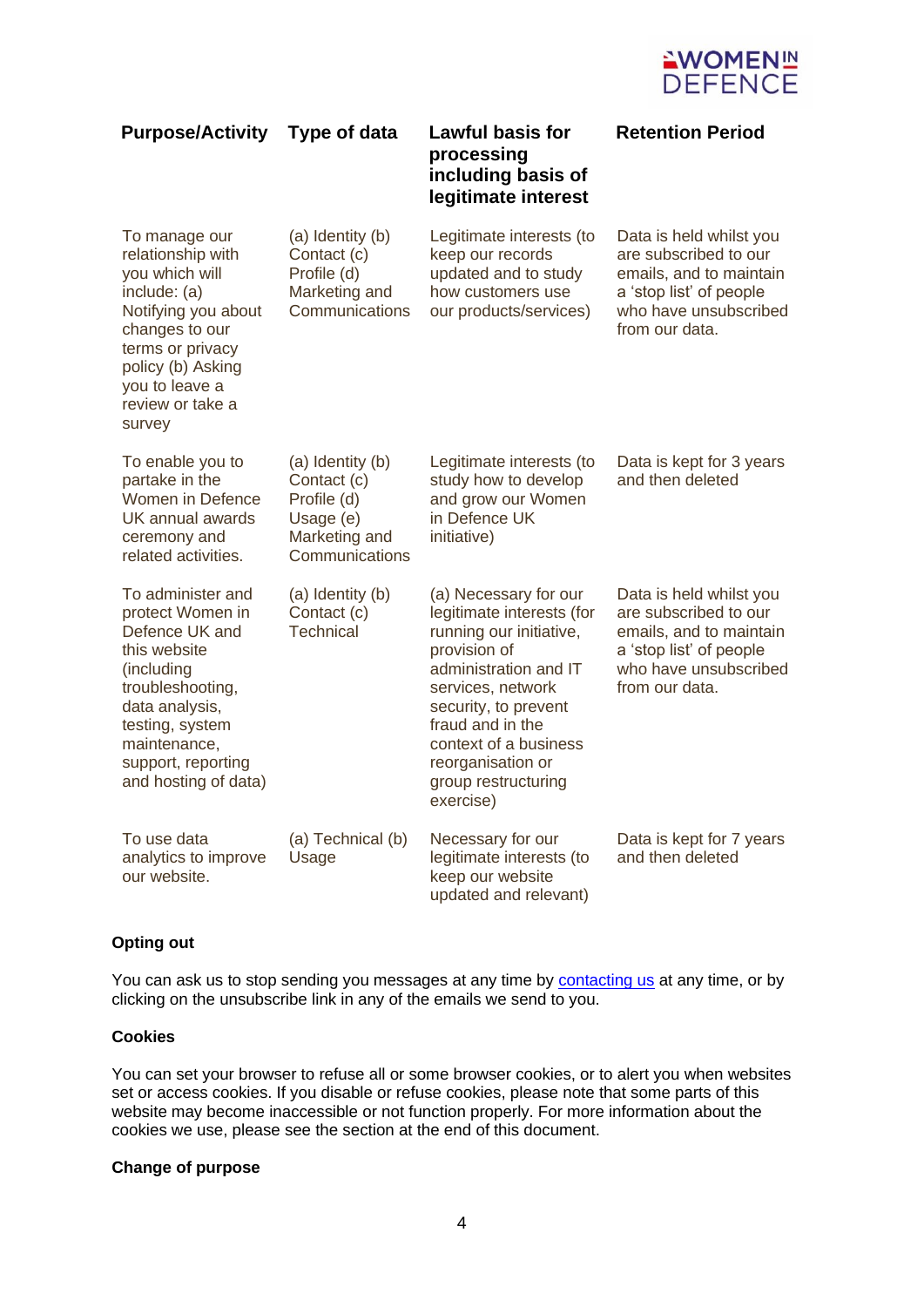

We will only use your personal data for the purposes for which we collected it, unless we reasonably consider that we need to use it for another reason and that reason is compatible with the original purpose. If you wish to get an explanation as to how the processing for the new purpose is compatible with the original purpose, please [contact](mailto:info@womenindefenceuk.com?subject=Women%20in%20Defence%20UK%20-%20Personal%20data) us.

If we need to use your personal data for an unrelated purpose, we will notify you and we will explain the legal basis which allows us to do so.

Please note that we may process your personal data without your knowledge or consent, in compliance with the above rules, where this is required or permitted by law.

## **Disclosures of your personal data**

We may have to share your personal data with the parties set out below for the purposes set out in in the table in the section 'purposes for which we will use your personal data'.

- Internal third parties as set out in the glossary.
- External third parties as set out in the glossary.

We require all third parties to respect the security of your personal data and to treat it in accordance with the law. We do not allow our third-party service providers to use your personal data for their own purposes and only permit them to process your personal data for specified purposes and in accordance with our instructions.

## **International transfers**

We do not transfer your personal data outside the United Kingdom or the European Economic Area (EEA).

# **Data security**

We have put in place appropriate security measures to prevent your personal data from being accidentally lost, used or accessed in an unauthorised way, altered or disclosed. In addition, we limit access to your personal data to those employees, agents, contractors and other third parties who have a business need to know. They will only process your personal data on our instructions, and they are subject to a duty of confidentiality.

We have put in place procedures to deal with any suspected personal data breach and will notify you and any applicable regulator of a breach where we are legally required to do so.

# **Data retention**

#### **How long will you use my personal data for?**

We will only retain your personal data for as long as necessary to fulfil the purposes we collected it for.

To determine the appropriate retention period for personal data, we consider the amount, nature, and sensitivity of the personal data, the potential risk of harm from unauthorised use or disclosure of your personal data, the purposes for which we process your personal data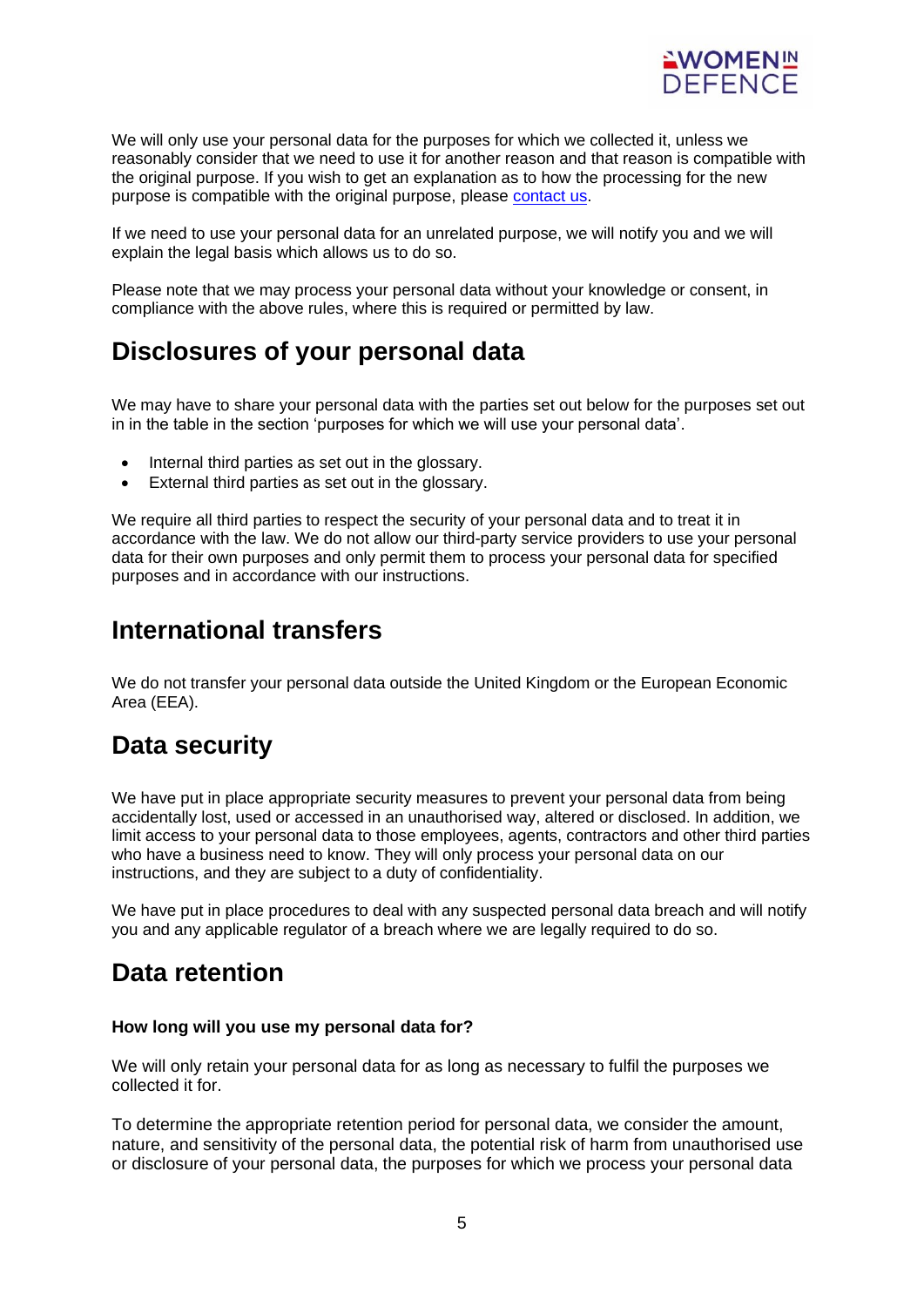

and whether we can achieve those purposes through other means, and the applicable legal requirements.

Data and records will not be kept for longer than is necessary, as the table above sets out. In the UK the 'default' retention period is seven years after the information was first archived. No data record should be retained for more than the relevant data retention period after it is first archived unless a good reason can be demonstrated. Women in Defence UK may retain the information for the following reasons:

- Historical anonymous Comparison data, for example, finance where records may be maintained for the purpose of retrospective comparison
- Other legitimate business reasons, anonymised data comingled from various jurisdictions.

All personal data will be securely destroyed in accordance with our Data Retention Policy.

# **Your legal rights**

Under certain circumstances, you have rights under data protection laws in relation to your personal data. Please click on the links below to find out more about these rights:

- Request access to your personal data.
- Request correction of your personal data.
- Request transfer of your personal data.
- Right to withdraw consent or unsubscribe from our marketing messages.

If you wish to exercise any of the rights set out above, please [contact](mailto:info@womenindefenceuk.com?subject=Women%20in%20Defence%20UK%20-%20Personal%20data) us.

#### **No fee usually required**

You will not have to pay a fee to access your personal data (or to exercise any of the other rights). However, we may charge a reasonable fee if your request is clearly unfounded, repetitive or excessive. Alternatively, we may refuse to comply with your request in these circumstances.

#### **What we may need from you**

We may need to request specific information from you to help us confirm your identity and ensure your right to access your personal data (or to exercise any of your other rights). This is a security measure to ensure that personal data is not disclosed to any person who has no right to receive it. We may also contact you to ask you for further information in relation to your request to speed up our response.

#### **Time limit to respond**

We try to respond to all legitimate requests within one month. Occasionally it may take us longer than a month if your request is particularly complex or you have made a number of requests. In this case, we will notify you and keep you updated.

### **Glossary**

**Basic Terms**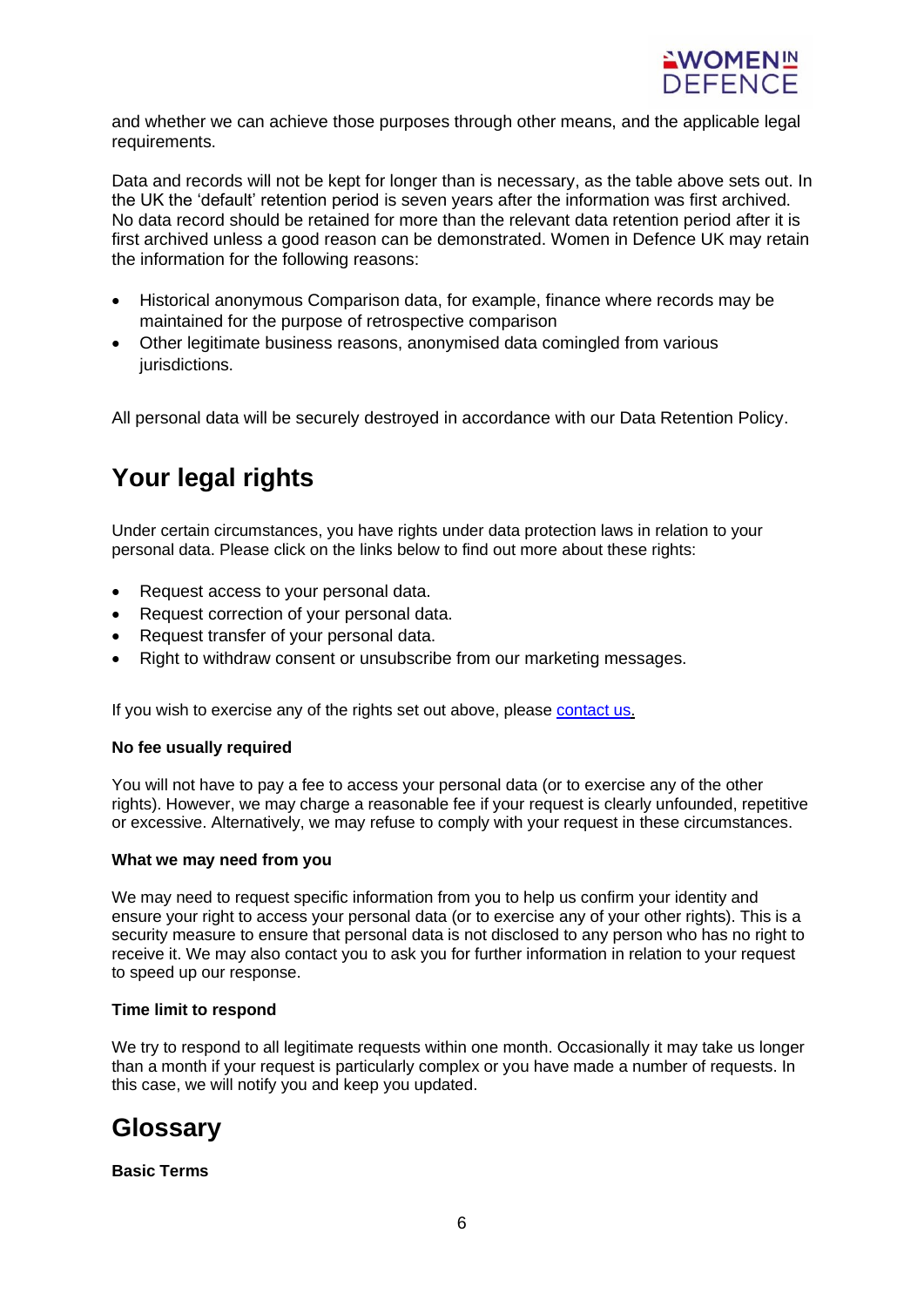

**Data** is information which is stored electronically, on a computer, or in certain paper-based filing systems

**Data subjects** for the purpose of this policy include all living individuals about whom we hold personal data

**Personal data** means data relating to a living individual (data subject) who can be identified from that data (or from that data and other information in our possession). Personal Data can be factual (for example, a name, address, date of birth, identification number, location data, an online identifier) or one or more factors specific to that person, their actions, genetic material, mental health, economic status, cultural or social identity

**Processing** is any activity that involves use of the data whether or not by automated means. It includes obtaining, recording or holding the data, or carrying out any operation or set of operations on the data including: organising, amending, retrieving, using (adaption or alteration), disclosing, erasing or destroying it. Processing also includes transferring personal data to third parties

**Special Categories of Personal data** includes, information about a person's racial or ethnic origin, political opinions, religious or similar beliefs, trade union membership, physical or mental health or condition or sexual life, or about the commission of, or proceedings for, any offence committed or alleged to have been committed by that person, the disposal of such proceedings or the sentence of any court in such proceedings. Sensitive personal data can only be processed under strict conditions, including a condition requiring the express permission of the person concerned.

#### **Lawful Basis**

**Legitimate Interest** means the interest of our business in conducting and managing Women in Defence UK. We make sure we consider and balance any potential impact on you (both positive and negative) and your rights before we process your personal data for our legitimate interests. We do not use your personal data for activities where our interests are overridden by the impact on you (unless we have your consent or are otherwise required or permitted to by law). You can obtain further information about how we assess our legitimate interests against any potential impact on you in respect of specific activities by [contacting](mailto:info@womenindefenceuk.com?subject=Women%20in%20Defence%20UK%20-%20Personal%20data) us.

**Performance of Contract** means processing your data where it is necessary for the performance of a contract to which you are a party or to take steps at your request before entering into such a contract.

**Comply with a legal or regulatory obligation** means processing your personal data where it is necessary for compliance with a legal or regulatory obligation that we are subject to.

#### **Internal Third Parties**

Employees of PA Consulting and who provide IT and system administration services.

#### **External Third Parties**

Service providers who provide IT and system administration services. Suppliers to Women in Defence UK, including collateral designers and printers.

#### **Your Legal Rights**

You have the right to: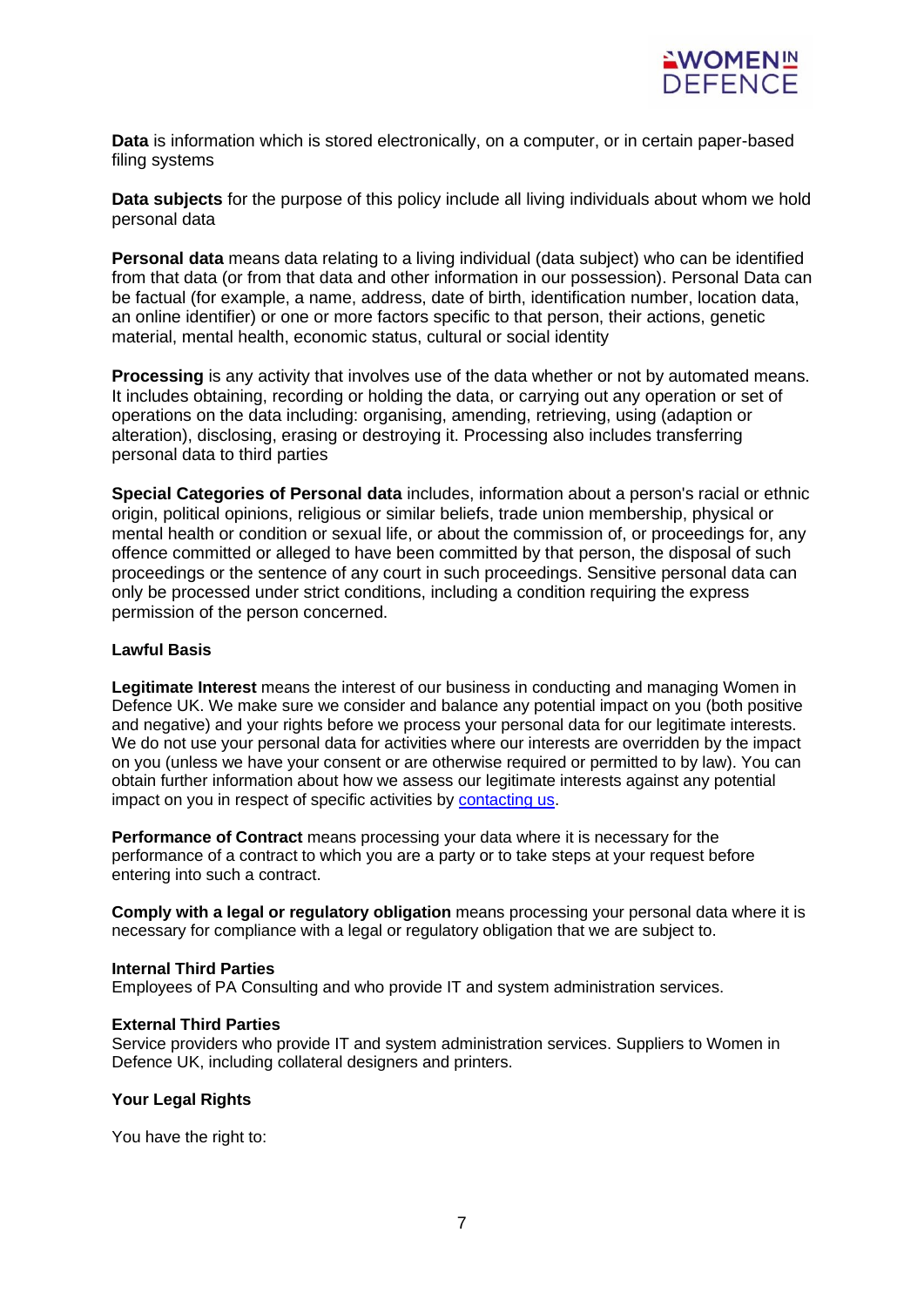

**Request access** to your personal data (commonly known as a 'data subject access request'). This enables you to receive a copy of the personal data we hold about you and to check that we are lawfully processing it.

**Request correction** of the personal data that we hold about you. This enables you to have any incomplete or inaccurate data we hold about you corrected, though we may need to verify the accuracy of the new data you provide to us.

**Request the transfer** of your personal data to you or to a third party. We will provide to you, or a third party you have chosen, your personal data in a structured, commonly used, machinereadable format. Note that this right only applies to automated information which you initially provided consent for us to use or where we used the information to perform a contract with you.

**Withdraw consent at any time** where we are relying on consent to process your personal data. However, this will not affect the lawfulness of any processing carried out before you withdraw your consent. If you withdraw your consent, we may not be able to provide certain products or services to you. We will advise you if this is the case at the time you withdraw your consent.

# **Women in Defence UK Cookie Policy**

## **What are 'cookies'?**

'Cookies' are small text files that are stored by the browser on your computer or mobile phone. They are widely used in order to make websites work, or work more efficiently, as well as to provide information to the owners of the site.

Websites are able to read from and write to these files, allowing them to recognise user preferences or return visitors. Cookies are the tools that give websites a sense of memory, allowing them to recognise one user's website visit from another. For example, this site uses cookies to count the number of visitors to our site.

Each web domain can only access cookies stored by that specific web domain, meaning that only the womenindefenceuk.com servers can access the cookies set by the womenindefenceuk.com domain. These cookies are called first party cookies. Third party cookies are cookies set by third-party websites.

Note that cookies are not software, they are not programs, they cannot carry viruses and they cannot install any kind of malware on the host computer.

The data collected within these cookies are anonymised data based on IP addresses and do not contain any individual information.

# **Use of cookies on this site.**

Some cookies used on womenindefenceuk.com are technically necessary for the web site to operate.

We use other cookies for website optimisation. Some of them are analytical cookies and allow us to understand how our web site performs: we can count the number of visitors, know how effective our content is and improve how our web site works. We use this information anonymously for statistical purposes.